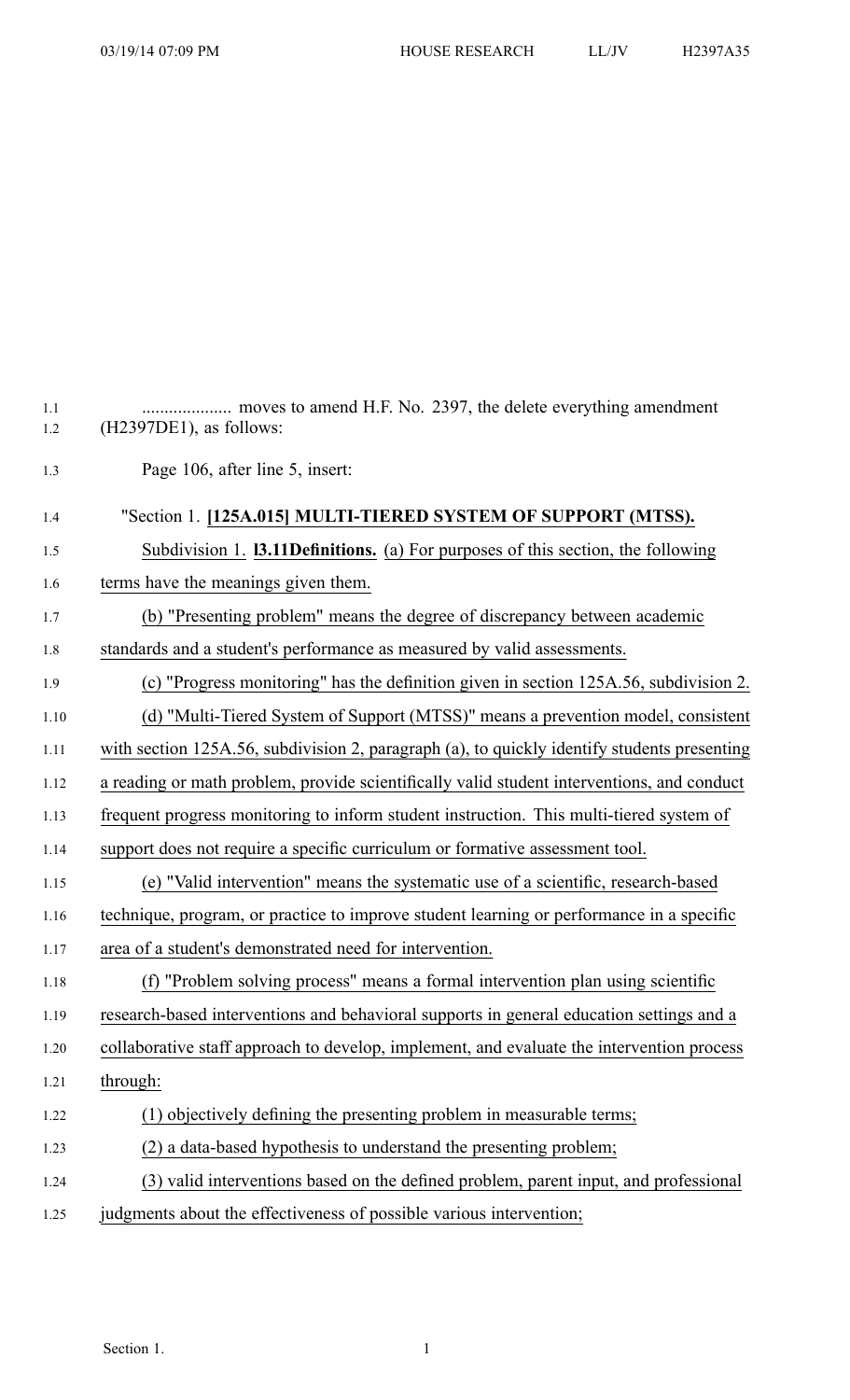| 2.1  | (4) an intervention plan that includes student learning targets, valid interventions,        |
|------|----------------------------------------------------------------------------------------------|
| 2.2  | a progress monitoring plan, and designated staff responsible for implementing the            |
| 2.3  | intervention plan;                                                                           |
| 2.4  | (5) procedures to assure valid interventions and ongoing progress monitoring;                |
| 2.5  | (6) periodic team meetings to review the progress monitoring data and determine              |
| 2.6  | the effectiveness of valid interventions based on whether the student is making progress     |
| 2.7  | consistent with the learning targets in the student's intervention plan; and                 |
| 2.8  | (7) parents participate in the process and their participation is documented.                |
| 2.9  | Subd. 2. Multi-tiered system of support model; usage. School districts and                   |
| 2.10 | charter schools must use an MTSS model appropriate for particular grades or students'        |
| 2.11 | ages and are encouraged to use an MTSS model in prekindergarten.                             |
| 2.12 | Subd. 3. Site assistance. (a) The commissioner shall assist districts and charter            |
| 2.13 | schools to implement the requirements of this section. The commissioner may:                 |
| 2.14 | (1) direct regional assistance centers of excellence under section 120B.115 to               |
| 2.15 | provide assistance;                                                                          |
| 2.16 | (2) using a Request for Proposal (RFP) process, invite interested and qualified              |
| 2.17 | organizations to submit proposals to provide assistance and require the organizations        |
| 2.18 | to demonstrate at least five years of experience in implementing an MTSS model or            |
| 2.19 | assisting sites in implementing an MTSS model and their success with an MTSS model in        |
| 2.20 | improving students' educational outcomes and reducing the percentage of students needing     |
| 2.21 | special education instruction due to a learning disability; or                               |
| 2.22 | (3) other forms of assistance determined by the commissioner.                                |
| 2.23 | (b) The commissioner is encouraged to use available revenue under the federal                |
| 2.24 | Elementary and Secondary Education Act and the Individuals with Disabilities Education       |
| 2.25 | Act for purposes of this section.                                                            |
| 2.26 | (c) The commissioner must establish an MTSS Center to:                                       |
| 2.27 | (1) advise the commissioner on developing rules under this section;                          |
| 2.28 | (2) assist the commissioner in developing MTSS guidelines for school districts and           |
| 2.29 | charter schools to use in planning and implementing an MTSS model;                           |
| 2.30 | (3) provide professional development, coaching, and consulting to sites on applicable        |
| 2.31 | rules and guidelines, including scientifically-based instruction within a multi-tiered model |
| 2.32 | of instructional supports, standards-aligned instruction, and use of formative assessments   |
| 2.33 | to inform instructional decision making;                                                     |
| 2.34 | (4) collaborate with Serve Minnesota to provide reading and math master coaches to           |
| 2.35 | sites to assist with interventions;                                                          |